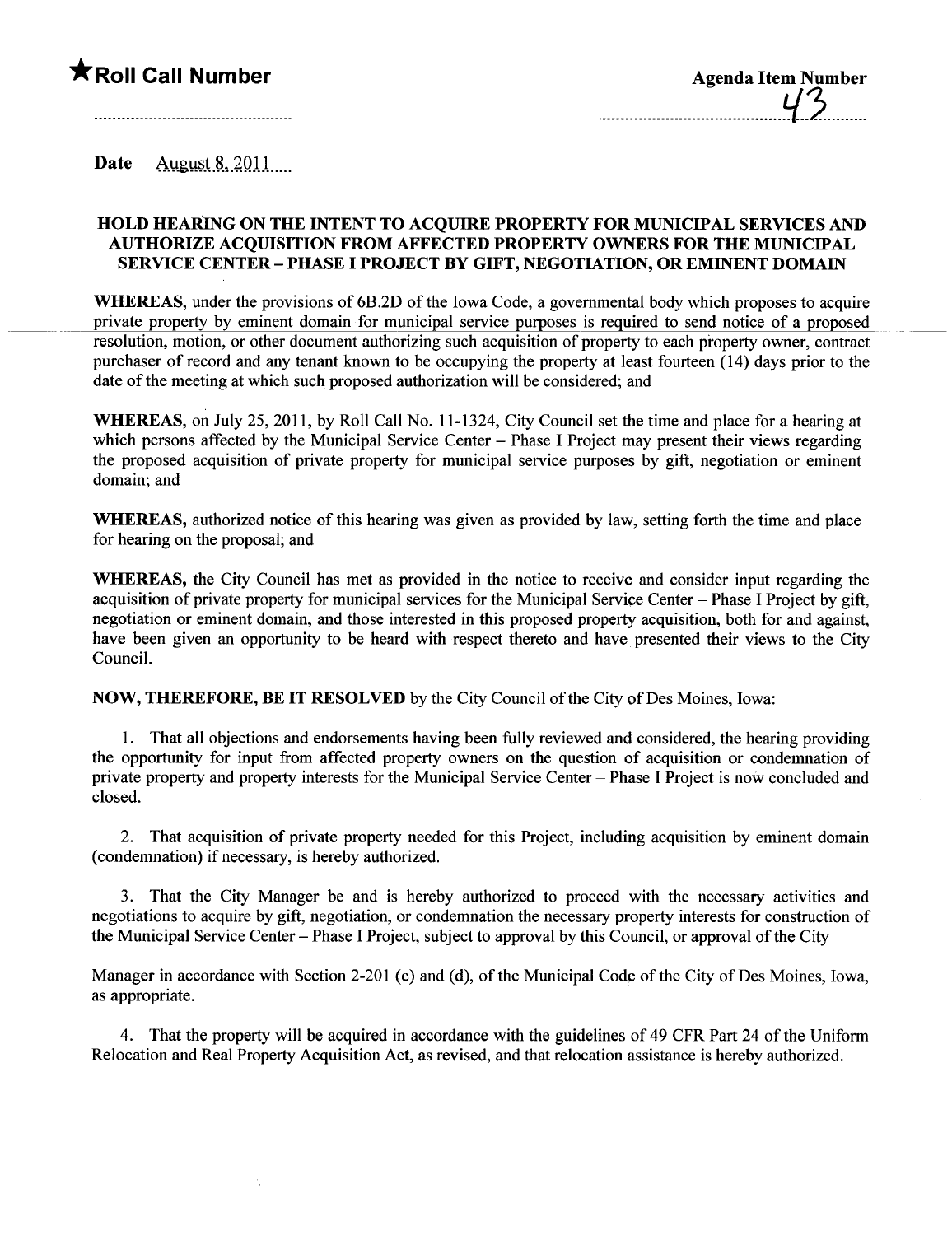## **KRoll Call Number**

| <b>Agenda Item Number</b> |  |
|---------------------------|--|
|                           |  |

August 8, 2011 Date

5. That the Fair Market Value of these parcels will be approved in accordance with established City policy. If the property owners agree to convey the property to the City in an amount based on the established fair market value, including an approved administrative settlement, or if a condemnation award is based on the established fair market value or falls within an approved settlement amount, the Finance Director is authorized and directed to issue checks in the amounts necessary to carry out these transactions and to pay any unforeseen additional costs certified by the Legal Department and the Engineering Department; the Real Estate Division Manager is authorized and directed to complete these transactions in accordance with standard real estate practices and state law requirements.

6. That the Real Estate Division of the Engineering Department is directed to obtain the Legal Department's review and approval of all closing documents prior to closing.

7. That the City Clerk is hereby authorized and directed to endorse upon the real estate documents listed above the approval and acceptance of this Council, the Mayor is authorized and directed to sign all necessary real estate documents, and the City Clerk is further authorized and directed to deliver the aforementioned documents to the Real Estate Division Manager, who shall proceed to closing in accordance with standard real estate practices.

8. That the Real Estate Division Manager is hereby authorized and directed to execute Maintain Vacancy Agreements and Rental Agreements, if necessary.

(Council Communication No.  $\sqrt{7527}$ )

to adopt.

**APPROVED AS TO FORM:** 

**Slenna K. Frank, Assistant City Attorney** 

| $\sim$                |             |             |             |                 |                                                                                                                                                                                                                                                       |
|-----------------------|-------------|-------------|-------------|-----------------|-------------------------------------------------------------------------------------------------------------------------------------------------------------------------------------------------------------------------------------------------------|
| <b>COUNCIL ACTION</b> | <b>YEAS</b> | <b>NAYS</b> | <b>PASS</b> | <b>ABSENT</b>   | <b>CERTIFICATE</b>                                                                                                                                                                                                                                    |
| <b>COWNIE</b>         |             |             |             |                 |                                                                                                                                                                                                                                                       |
| <b>COLEMAN</b>        |             |             |             |                 | I, DIANE RAUH, City Clerk of said City hereby<br>certify that at a meeting of the City Council of<br>said City of Des Moines, held on the above date,<br>among other proceedings the above was adopted.<br>IN WITNESS WHEREOF, I have hereunto set my |
| <b>GRIESS</b>         |             |             |             |                 |                                                                                                                                                                                                                                                       |
| <b>HENSLEY</b>        |             |             |             |                 |                                                                                                                                                                                                                                                       |
| <b>MAHAFFEY</b>       |             |             |             |                 |                                                                                                                                                                                                                                                       |
| <b>MEYER</b>          |             |             |             |                 |                                                                                                                                                                                                                                                       |
| <b>MOORE</b>          |             |             |             |                 | hand and affixed my seal the day and year first<br>above written.                                                                                                                                                                                     |
| <b>TOTAL</b>          |             |             |             |                 |                                                                                                                                                                                                                                                       |
| <b>MOTION CARRIED</b> |             |             |             | <b>APPROVED</b> |                                                                                                                                                                                                                                                       |
|                       |             |             |             | Mayor           | City Clerk                                                                                                                                                                                                                                            |